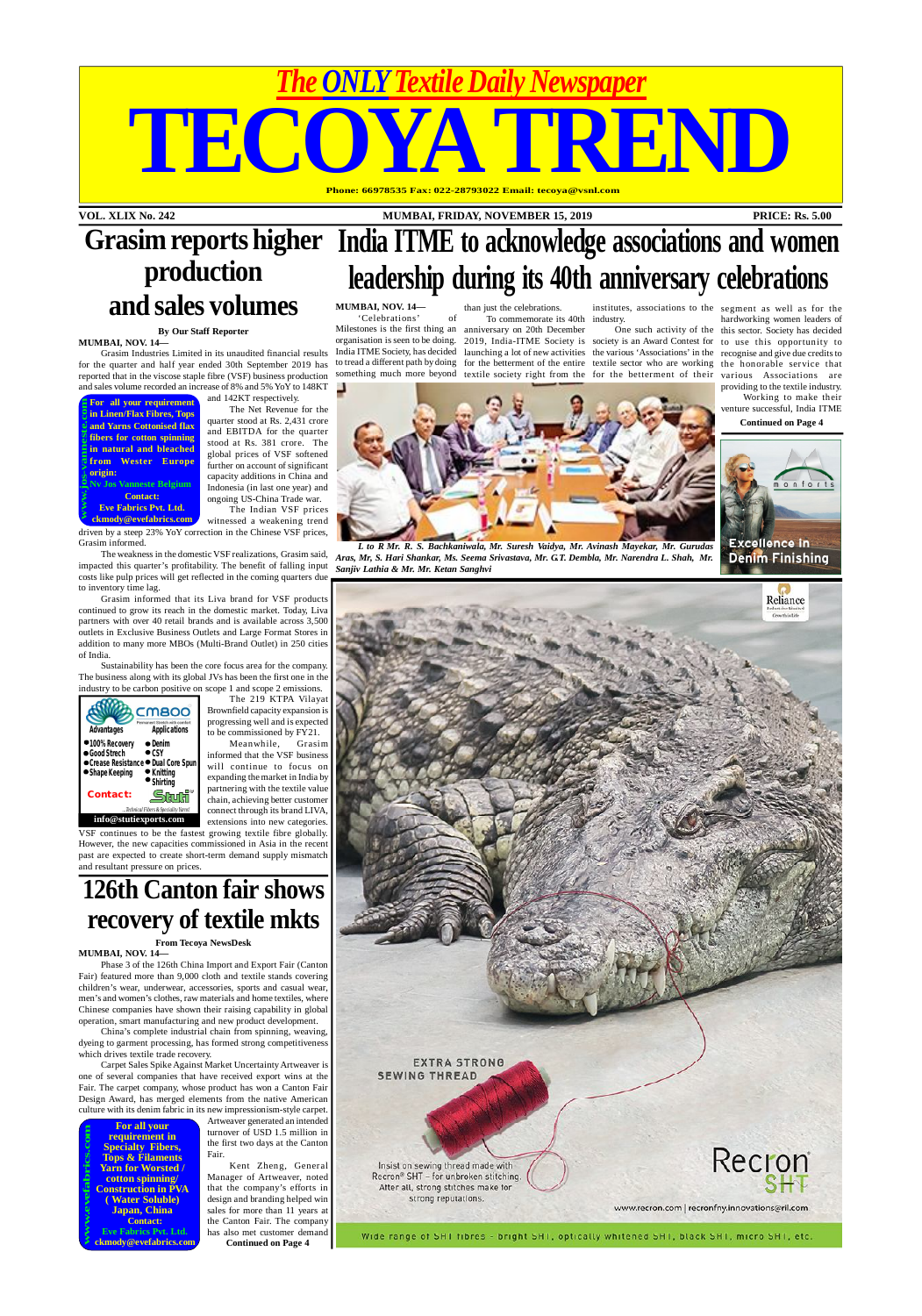D-66, Oshiwara Industrial Centre, Ground Floor, Goreagon (West), Opp. Bus Depot, Mumbai 400 104. **Phone : 22-66978535 Fax : 22-28793022 E-Mail : tecoya@vsnl.com**

*Disclaimer: All prices/rates information provided in Tecoya Trend is provided for information purposes only and are only indicative. Although every reasonable effort is made to present current and accurate information, Tecoya Trend takes no guarantees of any kind of the published prices/rates. In no event shall Tecoya Trend be held responsible or liable, directly or indirectly, for any prices/rates provided in the newspaper.*

### **PAGE 2. TECOYA TREND, FRIDAY, NOVEMBER 15, 2019.**

| <b>RELIANCE</b>                                                               | <b>TE PALLAVAA</b><br><b>COLLECTED</b> GROUP              | 150/48 HIM BLACK DD                                      |                  | 126.00 80/72/ROTO<br>75/72/SD ROTO         | 120-00<br>119-00 |                                                                |                                            | <b>National Textile Corporation</b>                                                                      |                              |
|-------------------------------------------------------------------------------|-----------------------------------------------------------|----------------------------------------------------------|------------------|--------------------------------------------|------------------|----------------------------------------------------------------|--------------------------------------------|----------------------------------------------------------------------------------------------------------|------------------------------|
| RIL - PSF<br>0.8 Semi Dull                                                    | <b>LONGLASST (VORTEX)</b><br>88-15 PILLING FREE Yarns in  | 150/48 IM BLACK DD<br>150/108 SIM                        | 125.50<br>122.00 | 75/36 NIM                                  | 116-00           |                                                                |                                            |                                                                                                          |                              |
| 1.0 Semi Dull                                                                 | VISCOSE, MICROMODAL,<br>85-50 TENCEL, PV, PC &            | 150/108 HIM                                              | 123.00           | 75/36 HIM                                  | 118-00           |                                                                | (EX-MILL RATE IN KG)                       | 60 Combed Compact (A)                                                                                    |                              |
| 1.2 Semi Dull                                                                 | 84-75 CORE SPUN YARNS<br>alakan@pallavaagroup.com         | 300/72 NIM                                               | 117.00           | 75/108/MICRO<br>150/288/MICRO              | 124-00<br>118-00 |                                                                | <b>MAHARASHTRA REGION</b><br><b>COTTON</b> | <b>MADHYA PRADESH REGION</b><br><b>Grey Cotton</b>                                                       |                              |
| 1.4 Semi Dull<br>2.0 Semi Dull<br>84-00                                       | 84-00 Mobile: +91 90470 26711                             | 300/72 IM                                                | 118.50           | 150/288 SIM                                | $116 - 00$       | $2/40$ Carded (A)                                              | --------                                   | <b>Yarn on Cone</b>                                                                                      |                              |
| 1.2 Super HT Brt 89-40                                                        | 150/48 Brt<br><b>Texturised</b>                           | 300/72 HIM<br>320/72X2 HIM                               | 119.00<br>120.00 | 150/288 DOUBLE SIM 118-00                  |                  | 46 Carded (A)<br>40 Carded Compact (A)                         | --------<br>$-----$                        | 34 Carded (Auto Cone)<br>38 Carded (Auto Cone)                                                           | --------                     |
| $1.2$ S HT (OW)<br>$93-10$<br>1.2 Optical White 89-40                         | <b>GREY</b>                                               | 450/96 HIM / SIM                                         | 121.00           | 100/144/MICRO<br>150/48/BL ROTO            | 124-00<br>124-00 | 2/40 Carded Compact (A)                                        | --------                                   | 42 Carded (Auto Cone)                                                                                    |                              |
| 1.2 Super Black 100-20                                                        | <b>ALOK</b><br><b>INDUSTRIES</b>                          | 300/96 NIM BLACK DD                                      | 122.00           |                                            |                  | 50 Carded Compact (A)<br>60 Carded Compact (A)                 | --------<br>--------                       | 46 Carded (Auto Cone)<br>48 Carded (Auto Cone)                                                           | --------<br>--------         |
| 1.4 Super Black<br>99-20<br>Tow Normal                                        | 136.00<br>99-70 62/36 SIM                                 | 300/96 HIM BLACK DD                                      | 124.00           |                                            | Luwa             | 2/60 Carded Compact (A)                                        | --------                                   | 60 Carded (A)<br>29 Carded $(A)$                                                                         |                              |
| Tow TBL                                                                       | 109-50 75/34 NIM WEAVING<br>125.00                        | 300/96 IM BLACK DD                                       | 123.50           | <b>Details make</b>                        |                  | 50 Cardeed Compact (A)<br>36 Combed                            | --------<br>--------                       | <b>Grey Blended</b>                                                                                      |                              |
| Tow Super Black 114-15 75/34 NIM KNITTING                                     | 128.00                                                    | 300/96X2 IM BLACK DD                                     | 124.50           | the difference                             |                  | 50 Combed Compact (A)<br>67 Combed Compact (A)                 | $- - - - - - - -$<br>--------              | <b>Polyester Cotton Yarn</b><br>40 PC (70/30 Auto Cone)                                                  |                              |
| 2.0/2.5 TBL<br>87-20<br><b>RIL-POY</b>                                        | 80/48 IM<br>128.00                                        | <b>220 EASY</b><br>360/73/1 EASY YARN                    | 145.00<br>144.00 | www.luwa.com                               |                  |                                                                | 100% Polyester Yarn                        | 56 PC (70/30 Auto Cone)                                                                                  | --------                     |
| Basic Price per Kg.                                                           | 128.00<br>80/72 SIM<br>129.00<br>80/72 HIM - Even         | 330/73/1 EYC                                             | 153.00           | 150/48/ROTO                                | 112-00           | 60 100% Poly<br>60 100% A                                      | --------<br>---------                      | POLYESTER VISCOSE YARN<br>30 PV (65/35 Auto Cone)                                                        |                              |
| (Plus GST Extra)<br>126/34 SD<br>--------                                     | 75/108 SIM - Uneven<br>128.00                             | 100/72 HIM SBR                                           | 132.00           | 150/48/DB ROTO                             | 113-00           | 62 100% A                                                      | --------                                   | 40 PV (65/35 Auto Cone)                                                                                  | --------                     |
| 122/72 SD<br>--------                                                         | 133.00<br>75/108 SIM                                      | 150/48 HIM SBR                                           | 125.00           | 150/108/MICRO SIM 114-00<br>150/48/NIM     | $110 - 00$       | 62 100% EYC<br>65 100% A                                       | --------<br>--------                       | <b>SLUB / SIRO YARN</b><br>38 PC 70/30 (A) Slub                                                          | --------                     |
| 250/48 SD<br>--------<br>51/14 SD                                             | 75/108 HIM<br>134.00                                      | 300/144 SIM SBR                                          | 121.00           | 320/72/LIM                                 | $109 - 00$       | 65 100%<br>2/76 100%                                           | --------                                   | 38 PV 65/35 (A) Slub                                                                                     | --------                     |
| --------<br>160/72 Brt                                                        | 130.00<br>75/34 NIM BLACK DD                              | 300/144 SIM SBR BDD                                      | 127.00           | 320/72/ROTO                                | $110 - 00$       |                                                                | <b>Grey Blended</b>                        | 29 PV 65/35 (A) Slub                                                                                     | --------                     |
| 235/72 Brt<br>--------                                                        | 133.00<br>80/72 HIM BLACK DD                              | 300/144X2 SIM SBR<br>450/192 SIM SBR                     | 123.00<br>124.00 | 300/96/BLACK ROTO 114-00                   |                  | 30 PC (70/30)                                                  | <b>Polyester Cotton Yarn</b><br>--------   | <b>WEST BENGAL REGION</b><br><b>Grey Cotton - Yarn on Cone</b>                                           |                              |
| <b>RIL-PTY</b><br><b>Ex-Factory</b>                                           | 100/36 NIM<br>123.00<br>125.00<br>100/36 HIM              | MIX YARN JOB LOT                                         | 90.00            | 130/DEN HM/GK<br>160/DEN DISCAT            | 136-00<br>126-00 | 30 PC (70/30 Auto Cone)                                        | ---------                                  | 40 Carded Hosiery (Auto Cone)                                                                            |                              |
| <b>Basic Prices</b>                                                           | 132.00<br>100/36 HIM BLACK DD                             | <b>WELLKNOWN</b>                                         |                  | 80/108 MIC TW                              | 146-00           | $2/30$ PC $(70/30)$<br>52 PC (70/30 (A)                        | --------<br>---------                      | <b>40 DHCR Delux</b><br>44 Carded (A)                                                                    | --------                     |
| (Freight and<br>GST Extra)                                                    | 100/108 SIM<br>131.00                                     | 80/108/MICRO                                             |                  | 124-00 80/34/ROTO TW                       | 142-00           | 56 PC (70/30 (A)                                               |                                            |                                                                                                          |                              |
| 75/34 SD HIM<br>$- - - - - - -$                                               | 100/144 SIM<br>136.00                                     | 80/34/ ROTO<br>80/72/ CATONIC                            |                  | 120-00 80/72/FD TW<br>136-00 80/72/D FD TW | 146-00<br>147-00 | 60 PC (70/30)<br>60 PC (70/30) Auto Cone)                      | $- - - - - - - -$<br>--------              |                                                                                                          |                              |
| 75/34 SD NIM                                                                  | $----- 150/48$ NIM<br>118.00                              | 80/72/ D CAT                                             | 137-00           | 80/72/CAT TW                               | 158-00           | $2/60$ PC $(70/30)$                                            | --------                                   |                                                                                                          |                              |
| 155/48 SD HIM --------<br>155/48 SD NIM --------                              | 150/48 HIM<br>121.00                                      | 80/72/FD ROTO                                            | 124-00           | 80/72/D CAT TW                             | 159-00           | 30 PC (67/33)<br>30 PC (67/33) A                               | ---------                                  | EX-BHIWANDI EXCLUDING GST                                                                                |                              |
| 81/72 FD HIM<br>$- - - - - - - -$                                             | 150/300 TWISTED<br>139.00                                 | 80/72/D/FDRO<br>80/34/BL ROTO                            | 125-00           | 125-00 $80/72/BL\,{\rm TW}$                | 150-00           | $2/30$ PC (67/33)                                              | --------                                   | <b>INDIAN RAYON</b><br>150 Brt<br>60 Brt<br>550-00<br>225 Brt                                            | ----                         |
| 81/72 CD IM                                                                   | 150/300 TWISTED BLK<br>145.00                             | 80/72/BL ROTO                                            | 126-00           | 80/72/D BL TW<br>150/48 ROTO TW            | 134-00           | 151-00 47 PC $(67/33)$                                         | 100% Polyeser Yarn (High Twist)            | 75 Brt<br>479-00<br>300 Brt                                                                              | ----                         |
| 75/108 SD IM<br>--------<br><b>RIL-FDY</b>                                    | 150/48 NIM BLACK DD<br>123.00                             | 80/72/DBL ROTO                                           | 127-00           |                                            |                  | 45 Poly HT (TPI 35 Auto Cone)                                  | --------                                   | 100 Brt<br>388-00<br>450 Brt<br>120 Brt<br>364-00<br>600 Brt                                             | ----<br>----                 |
| <b>Carton Ex-Factory</b>                                                      |                                                           |                                                          | $\bf{JB}$        |                                            |                  | 50 Poly HT (TPI 38 Auto Cone)<br>60 Poly HT (TPI 38 Auto Cone) | --------                                   |                                                                                                          |                              |
| <b>Basic Prices</b>                                                           |                                                           |                                                          |                  | <b>Ecotex LLP</b>                          |                  | 70 PSF 100% HT -TPI 38(EYC)                                    | --------                                   |                                                                                                          |                              |
| (Freight and<br><b>GST Extra)</b>                                             |                                                           | Recycled HT PSF (Ex-factory / All taxes extra)           |                  |                                            |                  |                                                                | <b>GUJARAT REGION</b>                      |                                                                                                          |                              |
| 70/36 SD<br>--------                                                          |                                                           | <b>1.4 DENIER</b>                                        |                  | <b>1.2 DENIER</b>                          |                  |                                                                | <b>Grey Cotton</b>                         |                                                                                                          |                              |
| 50/24 SD<br>--------<br>50/36 Brt                                             |                                                           | Off White                                                | 65-00 Off White  |                                            | 67-00            | 40 Carded (A)                                                  | <b>Yarn on Cone</b><br>--------            |                                                                                                          |                              |
| $- - - - - - -$<br>75/36 Brt                                                  |                                                           | Milky White<br><b>Black</b>                              | 73-00 Black      | 68-00 Milky White                          | 70-00<br>75-00   | 40 Carded Compact (A)                                          | --------                                   |                                                                                                          |                              |
|                                                                               |                                                           |                                                          |                  |                                            |                  | 50 Carded Compact (A)<br>36 Combed                             | --------<br>--------                       |                                                                                                          |                              |
|                                                                               | <b>GIMATEX INDUSTRIES</b>                                 |                                                          |                  |                                            |                  | 60 Combed (A)                                                  |                                            |                                                                                                          |                              |
|                                                                               |                                                           |                                                          |                  |                                            |                  |                                                                |                                            |                                                                                                          |                              |
|                                                                               | GST APPLICABLE : COTTON YARN @ 5% & SYNTHETIC YARN @ 12%. |                                                          |                  |                                            |                  |                                                                |                                            |                                                                                                          |                              |
| <b>COTTON YARNS</b>                                                           |                                                           | 2/40 P/V BK 65/35 SPANDEX                                |                  | <b>VISCOSE YARNS</b>                       | 336.00           |                                                                |                                            |                                                                                                          |                              |
| <b>QUALITY</b><br>1/16 COTTON OE                                              | <b>BASE RATE</b><br>136.00                                | <b>QUALITY</b>                                           |                  | <b>BASE RATE</b>                           |                  |                                                                |                                            |                                                                                                          |                              |
| 1/20 COTTON OE<br>1/30 COTTON                                                 | 144.00<br>194.00                                          | 1/30 VISCOSE RS / MVS<br>1/40 VISCOSE RS / MVS           |                  |                                            | 185.00<br>204.00 |                                                                |                                            | <b>BOOKS OF YOUR INTEREST</b>                                                                            |                              |
| 1/32 COTTON<br>1/40 COTTON                                                    | 199.00<br>214.00                                          | 1/30 VISCOSE RS HT (30 TPI)<br>2/30 VISCOSE RS           |                  |                                            | 217.00<br>205.00 |                                                                |                                            |                                                                                                          |                              |
| 1/50 COTTON<br>2/30 COTTON                                                    | 239.00<br>220.00                                          | 2/40 VISCOSE RS<br>1/60 VISCOSE RS                       |                  |                                            | 233.00<br>287.00 |                                                                | SR. NO. AUTHOR NAME OF BOOK                |                                                                                                          | <b>PRICE</b>                 |
| $2/40$ COTTON                                                                 | 250.00                                                    |                                                          |                  | <b>MODAL/TENCEL</b>                        |                  | LEE<br>51                                                      | PRINTING ON TEXTILE BY DIRECT              |                                                                                                          |                              |
| 1/30 COTTON COMPACT<br>1/32 COTTON COMPACT                                    | 199.00<br>204.00                                          | <b>QUALITY</b>                                           |                  | <b>BASE RATE</b>                           |                  | 52<br>LORD                                                     | AND TRANSFER TECHNIQUES (NDC)              | WEAVING CONVERSION OF YARN TO FABRIC                                                                     | Rs.-0600.00<br>Rs.-0800.00   |
| 1/40 COTTON COMPACT<br>1/50 COTTON COMPACT                                    | 219.00<br>246.00                                          | $1/30$ MODAL                                             |                  | <b>Birla Lenzing</b><br>275.00 287-00      |                  | 53                                                             | MOORTHI NONWOVEN                           |                                                                                                          | Rs.-0700.00                  |
| 1/50 COTTON COMPACT<br>1/20 KW SPANDEX/70D                                    | 274.00                                                    | 1/40 BIRLA MODAL<br>1/60 BIRLA MICRO MODAL 373.00 385-00 |                  | 297.00 307-00                              |                  | 54                                                             | MANDAL GEOSYNTHETIC WORLD                  |                                                                                                          | Rs.-0350.00                  |
| 1/30 CW SPANDEX 40D                                                           | 206.00<br>254.00                                          | 1/30 TENCEL<br>1/40 TENCEL                               |                  | 273.00 295-00<br>293.00 317-00             |                  | 55<br><b>MARSH</b>                                             |                                            | AN INTRODUCTION TO TEXTILE BLEACHING                                                                     | Rs.-0250.00                  |
| 1/40 CW SPANDEX 40D<br>1/50 CW SPANDEX 40D                                    | 305.00<br>370.00                                          |                                                          |                  | POLY/COTTON YARNS                          |                  | 56<br><b>MARSH</b>                                             | TEXTILE SCIENCE (SH) SPECIAL PRICE         |                                                                                                          | Rs.-0100.00                  |
| POLY./VISC. YARNS                                                             |                                                           | 1/30 P/C K 67/33                                         |                  |                                            | 167.00           | 57<br><b>MARSH</b><br>58<br>McKELVEY                           |                                            | AN INTRODUCTION TO TEXTILE FINISHING<br><b>FASHION FORECASTING</b>                                       | Rs.-0250.00<br>Rs.-0995.00   |
| <b>QUALITY</b><br>1/20 100% POLY. RS                                          | <b>BASE RATE</b><br>128.00                                | $1/40$ P/C K 65/35<br>2/30 P/C K 67/33                   |                  |                                            | 186.00<br>185.00 | 59<br><b>MERILL</b>                                            | <b>COTTON COMBING</b>                      |                                                                                                          | Rs.-0200.00                  |
| 1/30 100% POLY. RS/MVS                                                        | 137.00                                                    | 2/40 P/C K 65/35<br>1/30 P/C C 67/33                     |                  |                                            | 208.00<br>175.00 | <b>MERILL</b><br>60                                            | COTTON DRAWING AND ROVING                  |                                                                                                          | Rs.-0200.00                  |
| 1/40 100% POLY. RS/MVS<br>2/30 100% POLY.                                     | 155.00<br>156.00                                          | 1/40 P/C C 65/35<br>2/30 P/C C 67/33                     |                  |                                            | 193.00<br>192.00 | 61                                                             | MERILL COTTON OPENING AND PICKING          |                                                                                                          | Rs.-0200.00                  |
| $1/30$ P/V 65/35<br>1/40 P/V 65/35                                            | 161.00<br>179.00                                          | 2/40 P/C C 65/35                                         |                  |                                            | 215.00           | <b>MERILL</b><br>62                                            | <b>COTTON RING SPINNING</b>                |                                                                                                          | Rs.-0200.00                  |
| 1/45 P/V 48/52<br>$1/40$ P/V 65/35 H.T.                                       | 205.00<br>192.00                                          | <b>POLY / COTTON MELANGE</b>                             |                  |                                            |                  | <b>MERILL</b><br>63<br><b>MITTAL</b><br>64                     | <b>COTTON CARDING</b><br><b>POLYMIDES</b>  |                                                                                                          | Rs.-0200.00<br>$$.- 0250.00$ |
| $1/45$ P/V 65/35                                                              | 192.00                                                    |                                                          | <b>YARNS</b>     |                                            |                  | <b>NANAL</b><br>65                                             |                                            | HIGH SPEED SPINNING OF POLYESTER AND                                                                     |                              |
| 2/30 P/V 65/35 T.F.O (17 TPI)<br>2/30 P/V 65/35 T.F.O (NOR)                   | 180.00<br>175.00                                          | <b>QUALITY</b><br>2%                                     |                  | <b>BASE RATE</b>                           |                  |                                                                | ITS BLENDS WITH VISCOSE                    |                                                                                                          | Rs.-0450.00                  |
| 2/40 P/V 65/35 T.F.O (19 TPI)<br>2/40 P/V 65/35 T.F.O (NOR)                   | 200.00<br>195.00                                          | 1/24 P/C K 30/70<br>1/30 P/C K 30/70                     |                  |                                            | 207.00<br>216.00 | <b>NIIR</b><br>66                                              |                                            | "COMPLETE TECH BOOK ON TEXTILE PROCESS                                                                   |                              |
| 2/50 P/V 65/35<br>2/60 P/V 65/35                                              | 243.00<br>268.00                                          | 1/40 P/C K 30/70<br>12%                                  |                  |                                            | 223.00           |                                                                | "EFFLUENT TREATMENT"                       |                                                                                                          | Rs.-1000.00                  |
| <b>SLUB YARNS</b>                                                             |                                                           | 1/24 P/C K 30/70                                         |                  |                                            | 209.00           | 67<br><b>NIIR</b>                                              | "COMPLETE TECH BOOK ON TEXTILE             | SPINNING WEAVING, "FINISHING & PRINTING"                                                                 | $Rs.-1100.00$                |
| <b>QUALITY</b>                                                                | <b>BASE RATE</b>                                          | 1/30 P/C K 30/70<br>1/40 P/C K 30/70                     |                  |                                            | 218.00<br>235.00 | 68<br><b>NIIR</b>                                              |                                            | HANDBOOK ON NATURAL DYES FOR INDUSTRIAL                                                                  | Rs.-1100.00                  |
| 1/30 COTTON K SLUB 8009<br>1/30 COTTON c SLUB 8012                            | 199.00<br>215.00                                          |                                                          |                  | <b>BLACK AND MELANGE</b>                   |                  | 69<br><b>NIIR</b>                                              | HANDBOOK ON NATURAL DYES FOR               |                                                                                                          |                              |
| 1/30 COTTON K SLUB 8013<br>1/40 100% POLY. MAGIC                              | 219.00<br>164.00                                          |                                                          | <b>YARNS</b>     |                                            |                  |                                                                | INDUSTRIAL(APPLICATIONS)                   |                                                                                                          | Rs.-1100.00                  |
| $1/30$ P/V 65/35<br>MAGIC<br>MAGIC                                            | 172.00                                                    | <b>QUALITY</b><br>1/30 P/V 65/35 BLACK                   |                  | <b>BASE RATE</b>                           | 190.00           | 70<br><b>NIIR</b>                                              | FASHION TECHNOLOGY HANDBOOK                |                                                                                                          | Rs.-0325.00                  |
| 1/40 P/V 65/35<br>2/30 P/V 65/35 SLUB                                         | 194.00<br>197-00                                          | 1/40 P/V 65/35 BLACK<br>2/30 P/V 65/35 BLACK             |                  |                                            | 219.00<br>199.00 | 71<br><b>NIIR</b>                                              |                                            | DRUGS AND PHARMACEUTICAL TECH HANDBOOK                                                                   | Rs.-1075.00                  |
| 1/15 VISCOSE SLUB<br>1/25 VISCOSE SLUB                                        | 189.00<br>199.00                                          | 2/40 P/V 65/35 BLACK                                     |                  |                                            | 229.00           | 72<br><b>NIIR</b><br>73<br><b>NIIR</b>                         |                                            | COMPLETE BOOK ON NATURAL DYES AND PIGMENTS Rs.-1100.00<br>MODERN TECHNOLOGY OF TEXTILE DYES AND PIGMENTS | Rs.-1100.00                  |
| 1/30 VISCOSE SLUB                                                             | 204.00                                                    | 2/50 P/V 65/35 BLACK<br>2/30 P/V 65/35 BLACK SLUB        |                  |                                            | 279.00<br>229.00 | 74<br><b>NIIR</b>                                              | <b>COMPLETE TECH BOOK ON DYES</b>          |                                                                                                          | $Rs.-1100.00$                |
| 1/40 VISCOSE SLUB<br><b>DOUBLE SPANDEX</b>                                    | 226.00                                                    |                                                          |                  | <b>DOUBLE SPANDEX</b>                      |                  | 75<br><b>NIIR</b>                                              |                                            | NATURAL FIBRES HANDBOOK WITH CULTIVATION & USES Rs.-1275.00                                              |                              |
| <b>QUALITY</b>                                                                | <b>BASE RATE</b>                                          | 2/30 P/V 65/35 SPANDEX<br>2/40 P/V 65/35 SPANDEX         |                  |                                            | 245.00<br>280.00 |                                                                |                                            | <b>For more Details Write:</b>                                                                           |                              |
| 2/30 P/V 65/35 SPANDEX<br>2/40 P/V 65/35 SPANDEX<br>2/30 P/V BK 65/35 SPANDEX | 245.00<br>280.00<br>283.00                                | 2/30 P/V BK 65/35 SPANDEX<br>2/40 P/V BK 65/35 SPANDEX   |                  |                                            | 283.00<br>336.00 |                                                                |                                            | <b>TECOYA INFOTECH</b>                                                                                   |                              |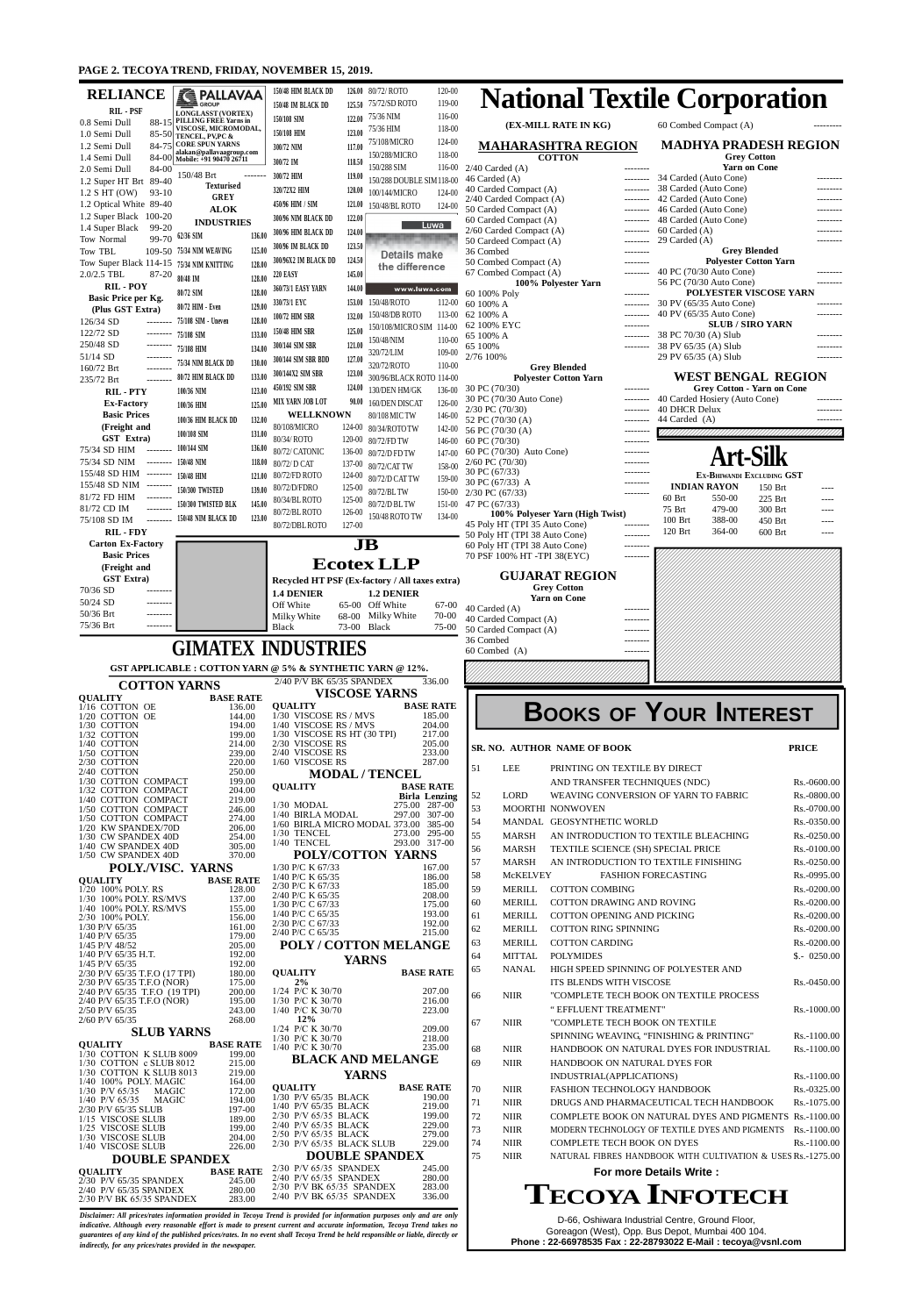## **GREY CLOTH PEE VEE TEXTILES LTD.**

## **KEN ENTERPRISES**

**Ichalkaranji (prices excluding GST)** Q**uality Weave Composition Ex-Mill**

| <b>UUAIIIV</b>                                                   | vveave | COMPOSITION EX-MIII                    |                   |
|------------------------------------------------------------------|--------|----------------------------------------|-------------------|
|                                                                  |        |                                        | <b>Rate/Meter</b> |
| $100s \times 100s / 227 \times 150 - 63''$ 4/1 Satin 100% Cotton |        |                                        | 128.00            |
| $100s \times 100s / 92 \times 88 - 63$ "                         |        | $1/1$ Plain $100\%$ Cotton             | 59.00             |
| $80s \times 80s / 170 \times 120 - 63$ "                         |        | $1/1$ Plain $100\%$ Cotton             | 90.00             |
| $80s \times 80s / 92 \times 88 - 63$ "                           |        | $1/1$ Plain $100\%$ Cotton             | 53.75             |
| $70s \times 90s / 92 \times 104 - 63$ "                          |        | $1/1$ Plain $100\%$ Cotton             | 62.50             |
| 60s x 60s / 92 x 88 - 63"                                        |        | $1/1$ Plain $100\%$ Cotton             | 50.00             |
| $60s \times 60s / 92 \times 88 - 67$ "                           |        | $1/1$ Plain $100\%$ Micromodal $72.00$ |                   |
| 50s x 50s / 132 x 72 - 63" 1/1 Plain 100% Organic Cotton 71.00   |        |                                        |                   |
| $40s \times 40s / 124 \times 72 - 63$ "                          | Dobby  | 100% Viscose                           | 67.00             |
| $20s \times 10s / 100 \times 48 - 63$ " Oxford 100% Cotton       |        |                                        | 85.00             |
|                                                                  |        |                                        |                   |

| <b>Cotton Yarn Prices : Prices FOB Indian Port / LCat Sight:</b> |              |
|------------------------------------------------------------------|--------------|
| Ne 20/1 Carded Hosiery Yarn                                      | USD 2.30/Kg. |
| Ne 20/1 Combed Hosiery Yarn                                      | USD 2.43/Kg. |
| Ne 21/1 Carded Weaving Yarn                                      | USD 2.30/Kg. |
| Ne 26/1 Combed Hosiery Yarn                                      | USD 2.50/Kg. |

| Ne 30/1 Carded Hosiery Yarn         | USD $2.40$ /Kg. |
|-------------------------------------|-----------------|
| Ne 30/1 Combed Hosiery Yarn         | USD 2.58/Kg.    |
| Ne 32/1 Carded Weaving Yarn         | USD 2.48/Kg.    |
| Ne 34/1 Combed Hosiery Yarn         | USD 2.68/Kg.    |
| Ne 40/1 Combed Hosiery Yarn         | USD 2.88/Kg.    |
| Ne 40/1 Carded Weaving Yarn         | USD 2.63/Kg.    |
| Ne 30/2 Carded Hosiery Yarn         | USD 2.82/Kg.    |
| Ne 32/2 Combed Knitting Yarn        | USD 3.03/Kg.    |
| Ne 32/2 Carded Hosiery Yarn         | USD 2.88/Kg.    |
| Ne 40/2 Combed Hosiery Yarn         | USD 3.38/Kg.    |
| Ne 30/1 Combed Compact Weaving Yarn | USD 2.70/Kg.    |
| Ne 40/1 Combed Compact Weaving Yarn | USD 3.08/Kg.    |
| Ne 50/1 Combed Compact Weaving Yarn | USD 3.53/Kg.    |
| Ne 16/1 Open End Yarn               | USD 1.78/Kg.    |
| Ne 21/1 Open End Yarn               | USD 1.90/Kg.    |
| Ne 24/1 Open End Yarn               | USD 2.02/Kg.    |

**QUALITY HSN WT WT YARN WEAVE PRICE** session.  **CODE L. GSM TYPE EX MTR MILL** Nifty ended with a gain of 31.65 07X07/68X38 - 63 5209 625 390 OE X OE DRILL 97.00 10X06/76X28 - 63 5209 510 325 OE X OE DUCK 79.00 10X10/68X38 - 63 5209 440 275 OE X OE DRILL 71.00 10X10/40X36 - 63 5208 310 195 OE X OE PLAIN 52.00 16X08/84X28 - 47 5209 265 225 OE X OE DUCK 47.00 16X08/84X28 - 63 5209 360 225 OE X OE DUCK 62.00 16X12/84X26 - 47 5208 230 193 OE X OE DUCK 42.00 16X12/84X26 - 63 5208 310 193 OE X OE DUCK 55.00 16X12/96X48 - 63 5209 415 260 OE X OE DRILL 73.00 16X12/108X56 - 63 5209 470 295 OE X OE DRILL 84.00 16X16/60X56 - 63 5208 300 187 OE X OE PLAIN 56.00 **ALL PRICES ARE EX-MILL (GST FOR FABRIC AND TERRY : 5% ) SULZER RUNNING STANDARD DYEING QUALITY**

|                                                        | 100 % COTTON FABRIC            |                    |                                                                               |
|--------------------------------------------------------|--------------------------------|--------------------|-------------------------------------------------------------------------------|
| (ALL COMBED COMPACT YARN)<br>Quality                   | Weave                          | <b>Exmill Rate</b> | 100%                                                                          |
|                                                        |                                | <b>GST</b> /Mtr    | <b>BCI</b>                                                                    |
|                                                        |                                | $+$ for            | <b>Cotton</b>                                                                 |
|                                                        |                                | <b>Normal</b>      |                                                                               |
|                                                        |                                | <b>Cotton</b>      | Fabric                                                                        |
| 40 Compact x 40 Compact                                |                                |                    |                                                                               |
| $/124$ x 94 - 63"                                      | 1/1                            | 72.00              | 75.00                                                                         |
| 60 Compact x 60 Compact                                |                                |                    |                                                                               |
| $/92 x 88 - 63"$                                       | 1/1                            | 50.00              | 53.00                                                                         |
| 40 Compact x 40 Compact                                |                                |                    |                                                                               |
| / 130 x 73 - 67"                                       | 2/1                            | 68.00              | 71.00                                                                         |
| 100 % ORGANIC COTTON FABRIC                            |                                |                    |                                                                               |
| Quality                                                | Weave                          | Width              | <b>Exmill</b>                                                                 |
|                                                        |                                | (inches)           | $Rate +$                                                                      |
|                                                        |                                |                    | <b>GST</b> /Mtr                                                               |
| 40 x 40 /124 x 70                                      | 1/1                            | 63"                | 70.00                                                                         |
| 30 comp x 30 comp/ 124 x 72                            | 1/1                            | 63"                | 84.00                                                                         |
| <b>STRETCH FABRIC (ON LOOM)</b>                        |                                |                    |                                                                               |
| Quality                                                | Weave                          | Reed Space Exmill  |                                                                               |
|                                                        |                                |                    | Rate +                                                                        |
|                                                        |                                |                    | <b>GST</b> /Mtr                                                               |
| 30 x 20 Ly / 160 x 90                                  | Dobby                          | 73"                | 133.00                                                                        |
| 40 comb x 30 Cw + 20 Cw Ly (40D) / 180 x 120 dobby 74" |                                |                    | 126.00                                                                        |
| 30 comb x 20 Lycra / 126.62 on Loom 2/1Twoll           |                                |                    | $93 - 00$                                                                     |
| <b>JACQUARD DESIGN FABRIC</b>                          |                                |                    |                                                                               |
| Quality                                                | Weave                          | <b>Reed</b>        | <b>Exmill</b>                                                                 |
|                                                        |                                | <b>Space</b>       | Rate +                                                                        |
|                                                        |                                |                    | <b>GST</b> /Mtr                                                               |
| 50 Comp x 50 Comp / 144 x 94                           | Jacquard                       | 65"                | 108.00                                                                        |
| (On Loom)                                              |                                |                    |                                                                               |
| 60 Comp x 60 Comp / 176 x 116 Jacquard                 |                                | 65"                | 128.00                                                                        |
|                                                        | <b>CUT-CORDUROY FABRIC</b>     |                    |                                                                               |
| Quality                                                | Weave                          | <b>Reed</b>        | Exmill                                                                        |
|                                                        |                                | <b>Space</b>       | $Rate +$                                                                      |
|                                                        |                                |                    | <b>GST</b> /Mtr                                                               |
| 20OE x 20K Lyc(70D)+                                   | Corduroy                       | 78"                | 115.00                                                                        |
| 20Visc / 68 x 104 (1:2)                                |                                |                    |                                                                               |
| 40 Comp x 30 Comb / 84 x 130                           | Corduroy                       | 66"                | 97.00                                                                         |
| $-1$                                                   | $\mathbf{A} \times \mathbf{B}$ |                    | $\mathbf{1}$ $\mathbf{r}$ $\mathbf{r}$ $\mathbf{r}$ $\mathbf{r}$ $\mathbf{r}$ |

## **TEXTILE WORLD MUMBAI**

merchants (61 percent, up significantly from 55 percent in 2018), only on the busiest shopping days, but also "power hours" and less followed by online-only websites (50 percent), chains (46 percent), busy times when they can restock, update displays and manage department stores (41 percent), off-pricers (38 percent) and specialty fulfillment options. stores (38 percent), according to MonitorTM data.

# **Modern Holiday Magic - Can Malls Drive Consumers Into Stores?**

#### There's an iconic scene in the classic holiday movie A Christmas Story where Ralphie and his brother go see Santa in a of ship-to-store options this holiday season, according to department store. There are two things that seem nostalgic about MonitorTM research. Additionally, more than 2 in 5 (45 percent) this scene: 1) two little kids are left on their own to go see Santa in admit they will be taking advantage of late-night store hours in the a jam-packed department store; 2) the store is jam-packed.

draws a mall would offer during the holidays, mall culture has counterparts (39 percent) to say they'll be shopping in the wee greatly changed over the years. A steep decline in foot traffic has hours. made a visit for holiday shopping downright enjoyable if you're a consumer. But stores, who have to pay rent no matter how busy or is convenient for consumers and it can also drive additional inslow, are always looking to inject some "magic" into the shopping store or in-mall sales. experience. They just might not be relying solely on Kris Kringle to do the heavy lifting. Instead, they'll be looking to social media, has been trialed or adopted by a number of global mall owners, ship-to-store options and, of course, promotional pricing. And when who see it as both driving traffic and providing a cross-selling they're in the store, it's more important than ever to seamlessly close the sale.

Retailers can take heart in looking back on last year, when U.S. retail sales grew 5.1 percent over 2017, according to Mastercard SpendingPulse, and shoppers dropped a record \$850 billion. Of a game changer for brick and mortar last year, especially right course, ecommerce was a big part of that, as Mastercard also reported digital shopping sales increased 19 percent from the previous year. Stores benefitted from Christmas falling on a Tuesday, shipping — for orders placed by Dec. 22 — the company's traffic which gave shoppers the weekend plus Christmas Eve to fulfill their wish lists. This year, due to a quirk in the calendar, the baseline (down 9 and 18 percent, respectively) during the three shopping season is 6 days shorter than last year. That means stores will have to be especially on point.

Nearly three-fourths of shoppers (71 percent) plan to buy gifts in-store this year, according to the Cotton Incorporated Lifestyle MonitorTM Survey. Two-thirds of shoppers say they prefer to shop in-store because of the overall experience, such as decorations, Kohl's) saw additional online traffic and higher conversion rates music, people, etc.

Consumers expect their biggest shopping day will be Black Friday (43 percent), followed by the week leading up to marketing. Big Commerce, a software provider and ecommerce Thanksgiving Day (26 percent) and Small Business Saturday (19 percent). Another 13 percent plan to be out on Christmas Eve, while prompt both user engagement and conversions. It says visual 12 percent say they'll move from eating pumpkin pie to hitting the stores right on Thanksgiving Day.

While a visit with Old St. Nick used to be one of the biggest (54 percent) are significantly more likely than their older The majority of gift givers (59 percent) plan to take advantage last few days leading up to the holidays. Those under 35 years old

In a report, McKinsey and Company says malls and their retail tenants have an advantage over digital retailers on Black Friday, as consumers "still associate the day with brick and mortar stores have reached the goal line by having consumers in-store and companies and are less likely to default to Amazon. To take holding items for purchase, it's imperative they don't lose the advantage of this and gain a bigger share of the day's wallet, retailers touchdown with a poor checkout experience. should aggressively promote same-day click-and-collect as a and relevant items."

top gift consumers plan to buy this holiday season (57 percent), use an iPad as an instant register. The firm also points to selffollowed by gift cards (52 percent), toys (48 percent), electronics checkout scanning apps like the one offered by Sam's Club, which (32 percent), fashion accessories (31 percent), cosmetics/beauty care allows customers to use their own phones to scan product barcodes (31 percent) and jewelry (28 percent), according to MonitorTM and pay for purchases. research.

hours, as well as double the number of employees who will be customer retention and brand sentiment. fulfilling online orders in-store.

Analysts say the buy online/pick up in-store (BOPIS) option

competitive advantage and feature big deals on the most popular to speed things up," the firm says. Stores must, of course, be ready To that end, stores should keep in mind that clothes are the to open more registers. Additionally, Vend HQ says, retailers can "If you're dealing with lengthy queues, take immediate action with enough staff to serve shoppers, but they should also be poised

Coresight Research says buy online/pick up in mall (BOPIM) opportunity for tenants. The firm points out that mall owners can operate BOPIM themselves or partner with third-party fulfillment companies.

McKinsey & Company points out that click-and-collect was before Christmas.

The majority of apparel gift givers plan to shop at mass insights throughout the holiday season, so they can capitalize not ShopperTrak says malls and retailers can leverage foot traffic

"Even though Amazon promised last-minute Christmas and conversion rates actually dropped compared to its normal days leading up to Christmas," the firm states. "Consumers looked instead to brick-and-mortar retailers, either for in-store shopping or for the increasingly popular option of buying items online and picking them up in the store. Retailers that offered click-and-collect through Christmas Eve (Best Buy, Target, Walmart, Macy's, and (an average increase of 52 percent)."

With the shortened selling season, Walmart rolled out its for retailers," says Bjoern Petersen, president at Sensormatic holiday sales earlier than ever — nearly a week before Halloween. Solutions, ShopperTrak's umbrella company. "With the top It's also offering personalized gift recommendations. Target will shopping days making up 45 percent of retailers' holiday sales in spend an additional \$50 million to increase employee hours and the U.S., it is more important than ever for retailers to prioritize training. The store says it will increase staff during peak weekend in-store customer engagement as an effective way to drive sales, "It's clear that the physical store is still a key to holiday success

Digital can also drive consumers in-store through social media platform, suggests app-exclusive offers, events and promos that platforms like Instagram and Snapchat are especially effective in advertising great holiday deals. Malls and stores can take advantage to spark mobile sales or give shoppers a reason to come in-store.

Finally, Vend HQ, a point-of-sale software company, says if

#

# **Benchmark indices close in green on rate cut hopes**

#### **MUMBAI, NOV. 14—**

and Nifty on Thursday ended higher after swinging between easing of repo rate to boost consumer sentiment amid macro-economic challenges.

At the closing bell, the 30 share BSE Sensex settled 170.42 points, or 0.42 per cent, higher

11,872.10.

The market underwent as investors fretted over a host of negative factors like higher retail inflation print, weak IIP trade deal.

Market barometers Sensex among the top gainers -- rising Maruti and HDFC Bank were in consumption demand.

While, the NSE gauge note.

up to 2.67 per cent. to 2.90 per cent.

points, or 0.27 per cent, at government data indicated After weak set of investor sentiment.

bankex, teck and auto indices may influence a few more rate rose up to 1.07 per cent.

gains and losses during the day IndusInd Bank, Vedanta, Tata weak demand in the per cent in October on costlier as participants hoped for further Motors, ONGC and HUL fell up manufacturing segment. RBI is food items, reducing the On the other hand, WPI inflation numbers indicated spiked to 16-month high of 4.62 Sectorally, BSE IT, growth rather than rising RBI in its monetary policy due consumer durables, finance, inflation in the near term which dictated by macro releases, as price based consumer inflation likely to give more focus on headroom for a rate cut by the

at 40,286.48. The index swung capital goods, power, FMCG and strength of Q2 result slowed by weakest performance in seven between a high of 40,348.61 and energy indices fell up to 2.76 per the end of the season, which can years due to output decline in low of 40,026.99 during the cent. Broader BSE midcap and put pressure on stock While BSE telecom, metal, growth, we notice that the September, registering the smallcap indices ended on a flat performance," Vinod Nair, Head cuts. In-terms of earnings shrank by 4.3 per cent in

"Trend of the market is

bouts of volatility during the day Service lowering India's GDP global cues kept investors on deepening of economic prevailed in the market as weak Europe were also trading in the slowdown, Moody's Investors macro numbers and negative red in their respective early growth forecast further hit edge. Wholesale prices-based inflation eased further to 0.16 per against the US dollar.

data and worries over US-China economic growth forecast to 5.6 per cent in September due to market, foreign institutional On the Sensex chart, ICICI government measures do not articles and fall in prices of invest in Indian equities despite Bank, Infosys, Bajaj Finance, address the widespread weakness manufactured items, government the economic challenges.Moody's has slashed cent in October, as against 0.33 per cent for 2019, saying subdued prices of non-food investors have continued to

of Research, Geojit Financial Services Ltd, said.

data showed on Thursday.

On the other hand, retail next month.

A broad-based weakness a mixed note, while those in Bourses in Shanghai, Hong Kong, Tokyo and Seoul on deals. Meanwhile, the Indian rupee recovered 12 paise to 71.96

The industrial production manufacturing, mining and electricity sectors.

In a relief for domestic